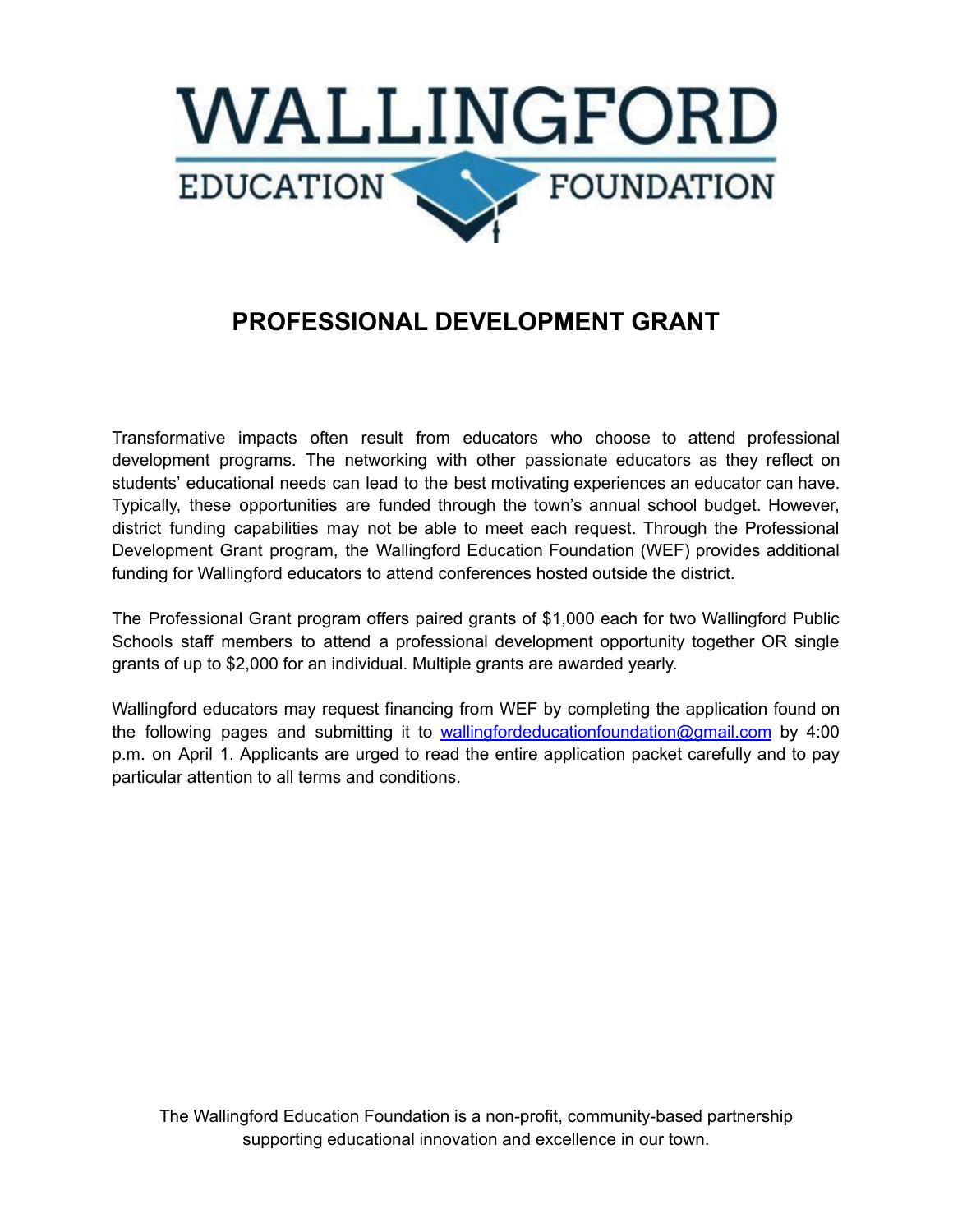## WEF PROFESSIONAL DEVELOPMENT GRANT

## APPLICATION INSTRUCTIONS

- 1. Strictly adhere to the submission deadlines. Late applications will not be accepted. Grant applications are due via email to [wallingfordeducationfoundation@gmail.com](mailto:wallingfordeducationfoundation@gmail.com) on or before April 1 at 4:00 p.m. You will be notified in early May regarding the status of your request.
- 2. Complete the cover page including necessary signatures. You may obtain electronic signatures from the superintendent and your principal.
- 3. Complete the application and all questions. If answering the questions on a separate sheet, please be sure to include your name and school at the top of the page as well as each question.
- 4. Read and sign the Terms and Conditions. Your signature indicates that you agree to meet the requirements of the grant including follow up activities if you are selected as a grant recipient. Electronic signature will be accepted.
- 5. Submit your application, signed cover sheet, and signed Terms and Conditions as **ONE** (1) PDF document titled with your last name followed by PD Grant to [wallingfordeducationfoundation@gmail.com](mailto:wallingfordeducationfoundation@gmail.com) on or before April 1 at 4:00 p.m.

*Questions may be directed to [wallingfordeducationfoundation@gmail.com.](mailto:wallingfordeducationfoundation@gmail.com)*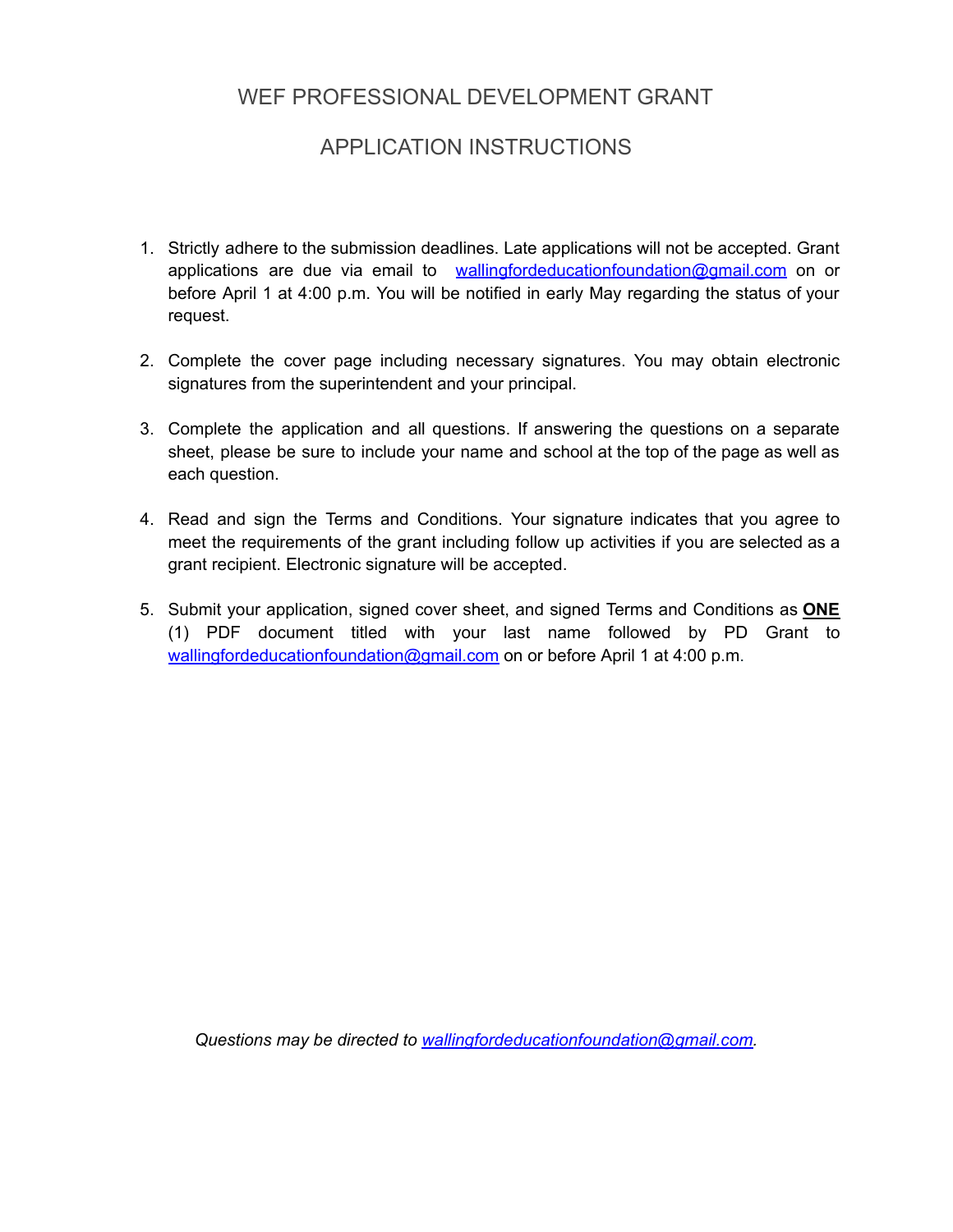Foundation Use Only: Grant Number \_\_\_\_\_\_\_\_ Total Request \$ \_\_\_\_\_\_\_\_\_ Total Awarded \$ School \_\_\_\_\_\_\_\_\_\_\_\_\_\_\_\_

# WEF Professional Development Grant Application Cover Page

| PD/Conference Attendee(s) - limit 2 per conference: ____________________________        |                   |
|-----------------------------------------------------------------------------------------|-------------------|
|                                                                                         |                   |
|                                                                                         |                   |
|                                                                                         |                   |
|                                                                                         |                   |
| Beginning Date of PD/Conference: ______________ Ending Date of PD/Conference: _________ |                   |
| Any additional Funding from other sources? \$                                           |                   |
| Total cost of PD/Conference \$                                                          |                   |
| Total grant request for registration fee, hotel, and travel costs: \$                   |                   |
|                                                                                         | _Date:___________ |
|                                                                                         |                   |
|                                                                                         | Date: _________   |
|                                                                                         |                   |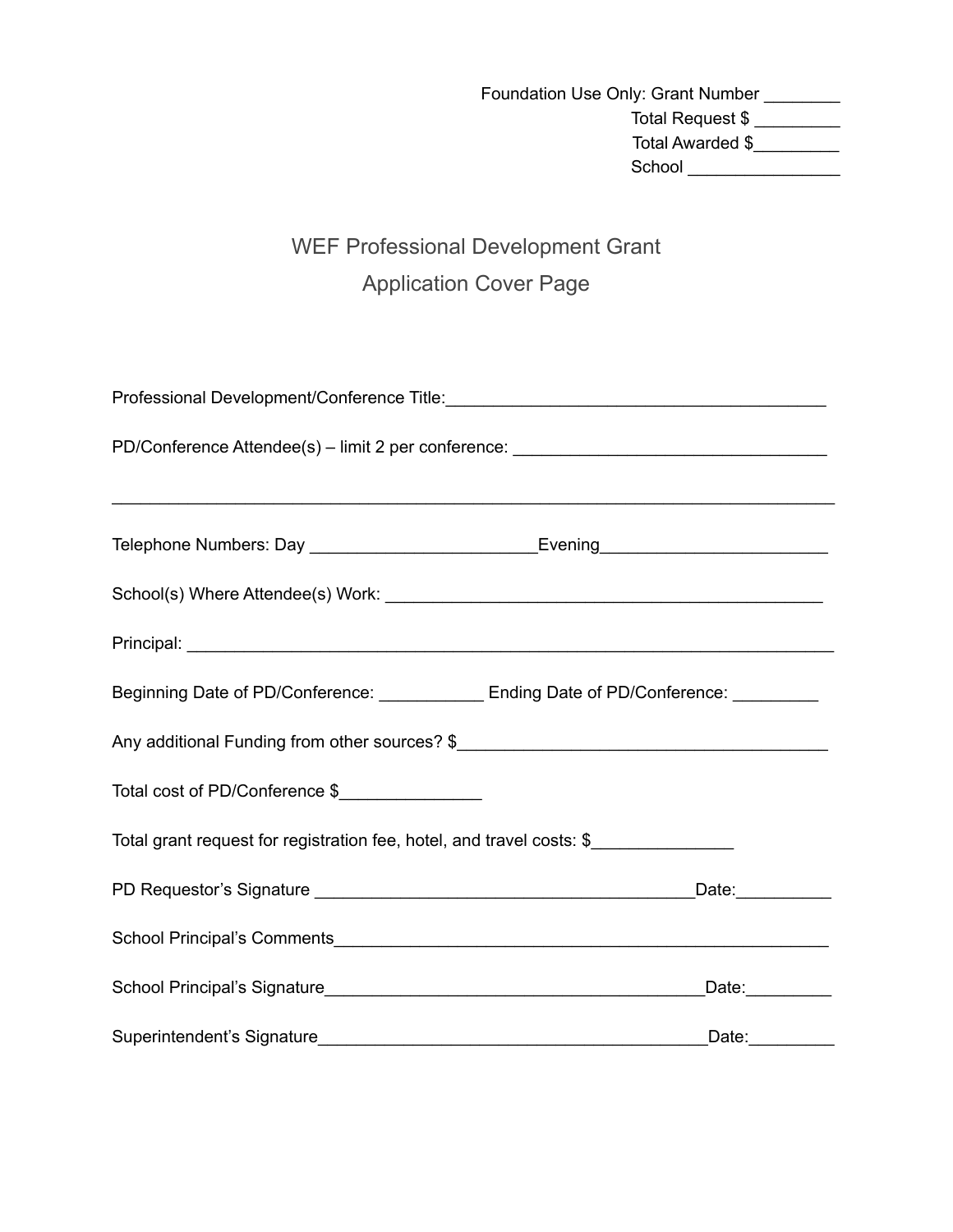## WEF Professional Development Grant

## Application

| Date of Application: _________________                 |
|--------------------------------------------------------|
| Years Experience in the Education Field: _____________ |
| Years Experience in the Wallingford Public Schools:    |

Please answer all parts of the following questions completely.

- 1. In 150 words or less, please describe the conference or professional development experience you would like to attend with this grant.
- 2. Will you attend with a colleague? If yes, what is the colleague's name? (Please note that only one other person may attend the same PD/conference.)
- 3. Which of the Wallingford Public Schools four core focus areas of professional development (Intervention, Models of Excellence, Proactive Student Supports with a Future Focus, Engaging and Empowering Student Learners) does this opportunity meet? Please explain.
- 4. Provide an estimate of the following costs related to this experience: registration fee, hotel, and travel costs. Please note that WEF does not reimburse meal expenses or costs of purchases from workshop exhibitors.
- 5. In 250 words or less, please reflect on how and why you expect this professional development experience to be valuable to you (and/or your colleagues and students) and how it might impact your future work as an educator in the Wallingford Public Schools.
- 6. Please indicate a timeline for completing the required WEF follow-up to your professional development (submitting documentation of actual expenses to WPS and WEF, creating a one to five -minute video, encouraging others to apply).

*Thank you for applying.*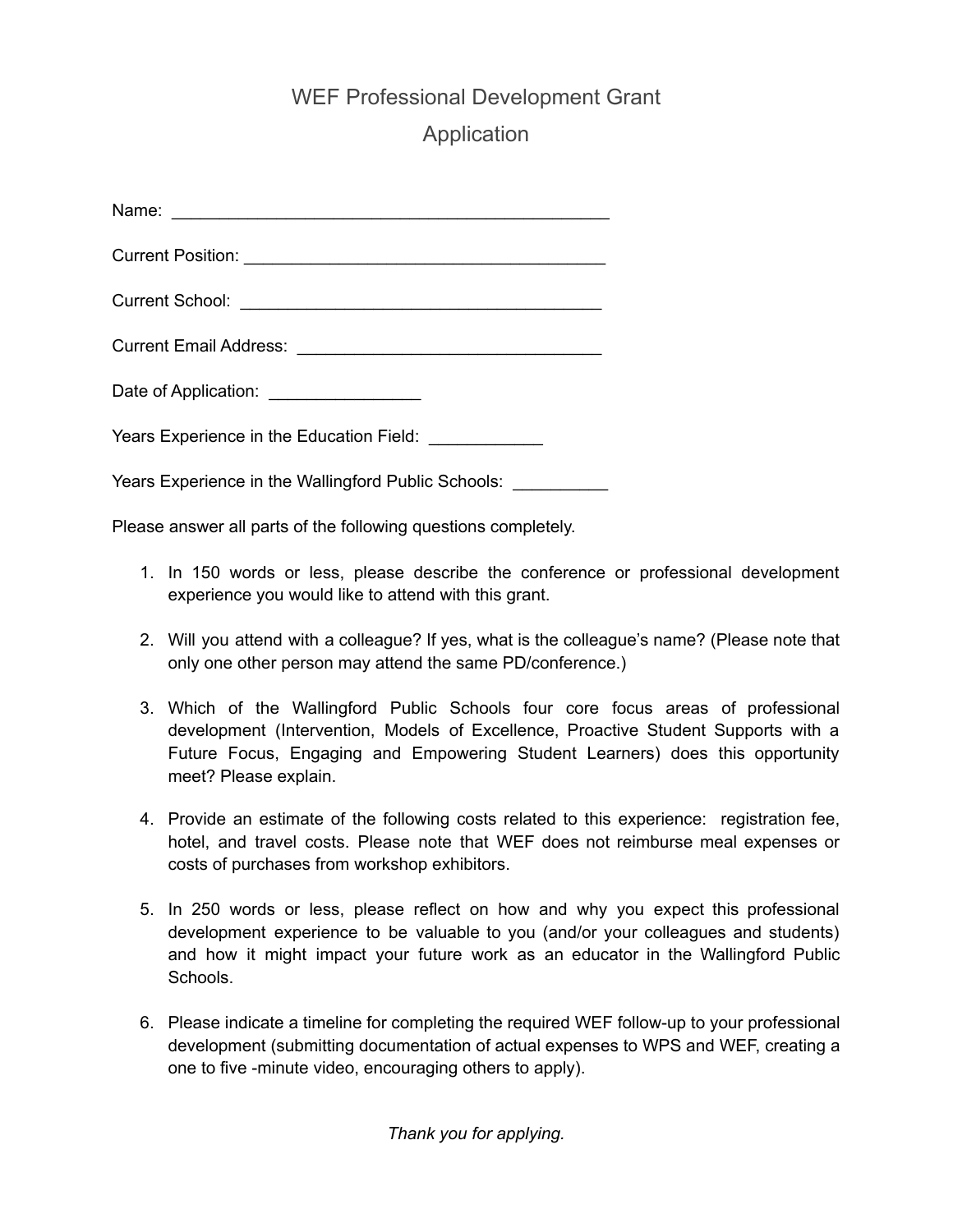## WEF Professional Development Grant

### Terms and Conditions

#### **Acceptable Purposes for Grants Monies Awarded**

WEF Professional Development Grants may be used for professional development that aligns with one or more of the Wallingford Public Schools four core focus areas of Intervention, Models of Excellence, Proactive Student Supports with a Future Focus, Engaging and Empowering Student Learners. Up to a maximum of \$1,000 for individuals attending in pairs and \$2,000 for individuals attending alone may be used for the following documented costs:

- Round-trip travel from Wallingford to an official professional development conference (or similar opportunity);
- Conference lodging, as necessary; and
- Conference fees.

Awarded funds will be available for use only during the school year of the requested grant and only for the professional development experience requested in the grant.

#### **Grant Deadlines**

Grant applications are due via email to [wallingfordeducationfoundation@gmail.com](mailto:wallingfordeducationfoundation@gmail.com) by 4:00 p.m. on April 1. Applications received after the deadline will not be considered for funding. Grant recipients will be notified of our decisions in May.

#### **Responsibilities of WEF Professional Development Grant Recipients**

Recipients of the WEF Professional Development Grant agree to:

- Create a one to five-minute video for WEF use illustrating how the Professional Development Grant experience enhances teaching and/or learning for Wallingford students and teachers now and in the future (due within 30 days of the end of the professional development experience).
- Credit the WEF for funding your professional development experience in any publicity that should arise related to this grant.
- Make themselves available to work with or train other interested Wallingford educators.
- Encourage their colleagues to apply for future WEF Professional Development Grants.
- Pay any professional development related expenses beyond the amount of the WEF Professional Development Grant.
- Provide written documentation, including receipts, of all reimburseable costs associated with the grant within 45 days of completion of the professional development experience.
- Allow their photograph to be used by the WEF for publicity purposes.

#### **Permissible Applicants/Recipients**

A proposal may be prepared by anyone authorized by the school principal to do so.